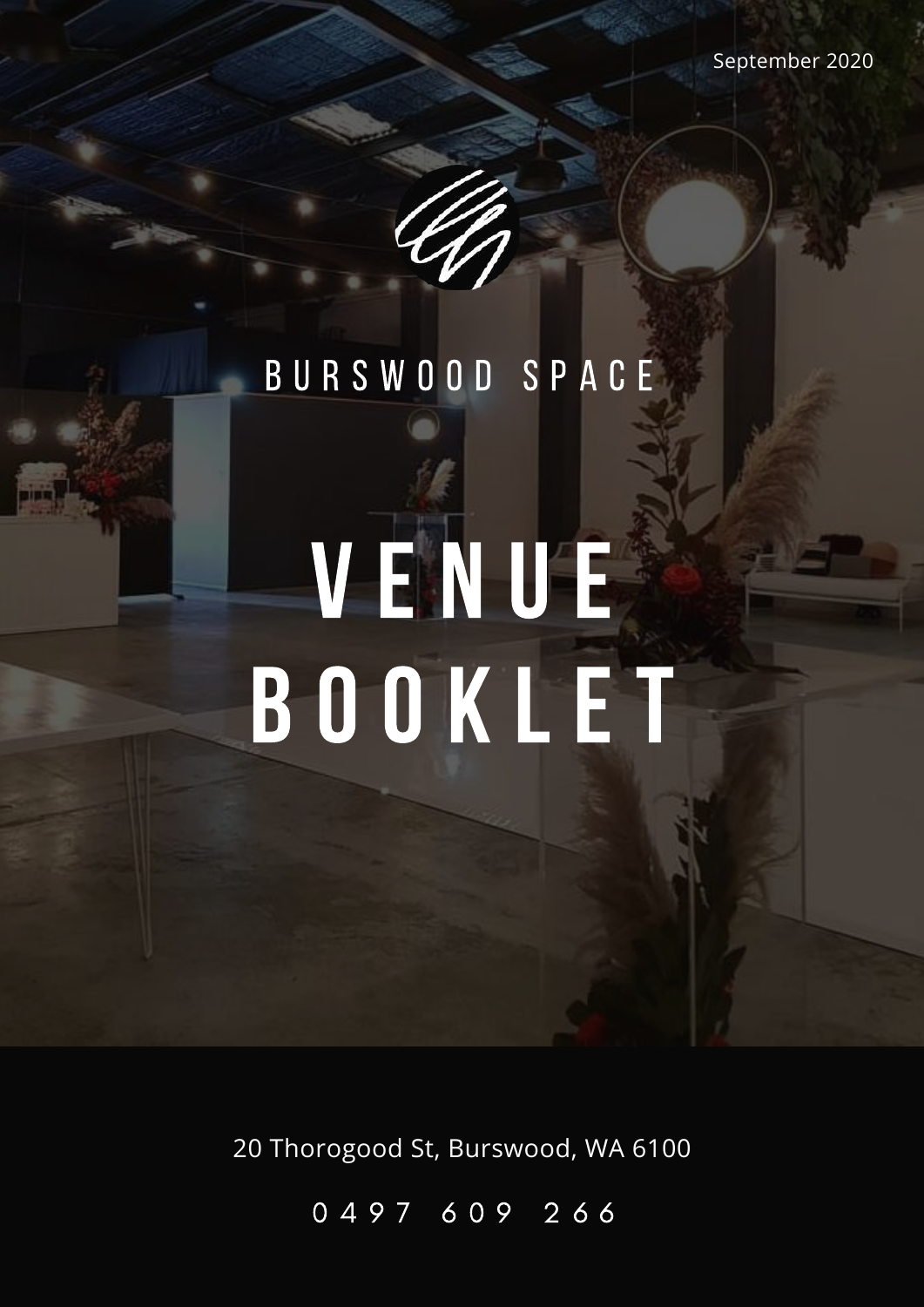

An breathtaking event space

Burswood Space is a modern and versatile warehouse event space featuring beautiful high ceilings, exposed trusses, polished concrete floors, mood lighting and original warehouse features.

The open warehouse space features a built in bar, catering area, vehicle access and male, female, unisex and ambulant access restrooms.

Capable of accommodating up to 300 guests, Burswood Space is perfect for all sorts of events from weddings, product launches and trade shows, to dance classes, private functions and corporate events.

The venue can come furnished and decorated or as a blank canvas, giving you the opportunity to use your own suppliers and BYO your own food and beverage.

Conveniently located 5 minutes from Perth's CBD and just around the corner from Crown Casino, the venue is very close to parking and public transport making Burswood Space the perfect place to host your next event.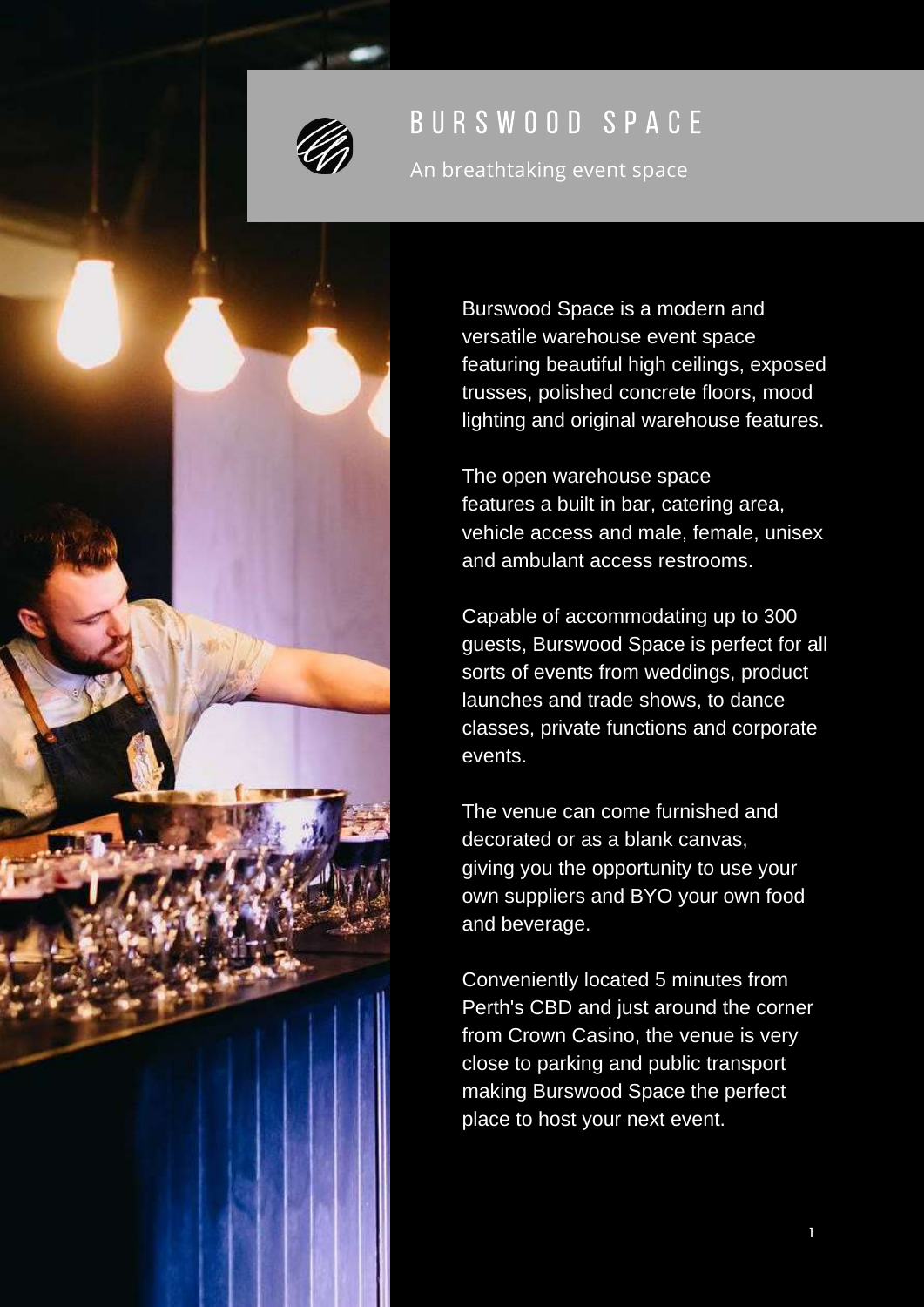

Everything you need

Exclusive use of the entire venue including warehouse space and outdoor areas Flexible bump-in and bump-out arrangements

Complete hire packages available

Work with a friendly events coordinator and venue staff

Full use of the bar including fridges and catering area perfect for BYO events

Clean and modern male, female, unisex and disabled access restrooms

Projectors, screens, PA and lighting equipment can be supplied

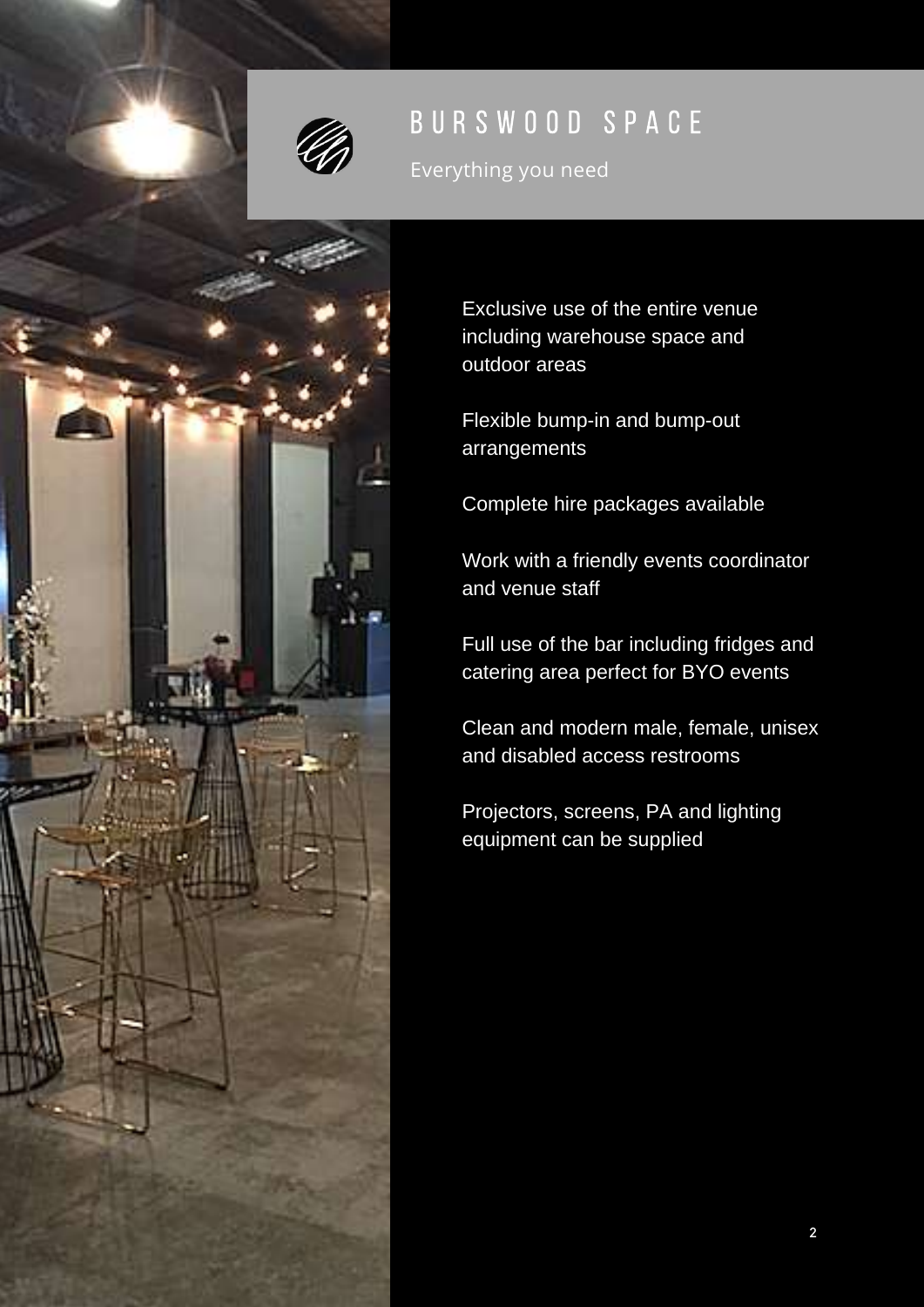

Easy to book



1. Book your site visit at www.calendly.com/burswood-space/visit

2. Complete your Venue Hire Form at www.westsidemusiccollege.com/venuehire-form

3. Pay your deposit to secure your booking.

4. Finalise your booking by paying the remaining balance and bond.

5. Have a great time and enjoy your event.

6. Return the property and collect your bond!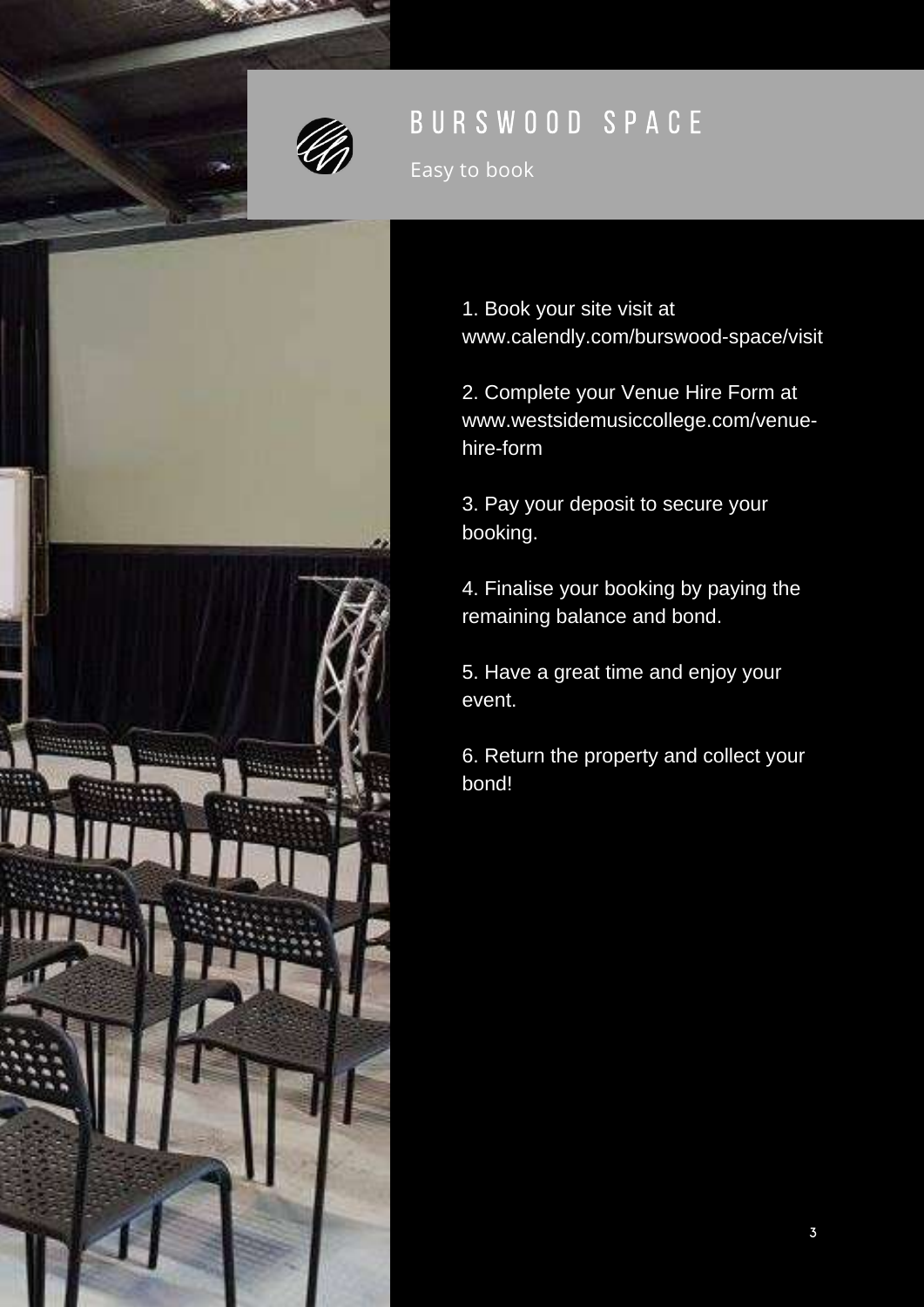Details about the venue

#### **MAXIMUM CAPACITY**

Dining: 150 Theatre style: 200 Standing: 300

#### **VENUE DIMENSIONS**

Warehouse Space: 30m x 13m Access Door: 2m wide Rear Roller Door access: 2.4m wide Height of beams: 4.3m Ceiling height: 4.5m-5.4m

#### **POWER FACILITIES**

There are various 10 amp power outlets, one 15amp and one 20amp 3-Phase power outlet available.

#### **ACCESSIBILITY**

xxxxxxxxxxx

Burswood Space has wheelchair and vehicle access across the venue. You will find ample street parking and access to public transport nearby.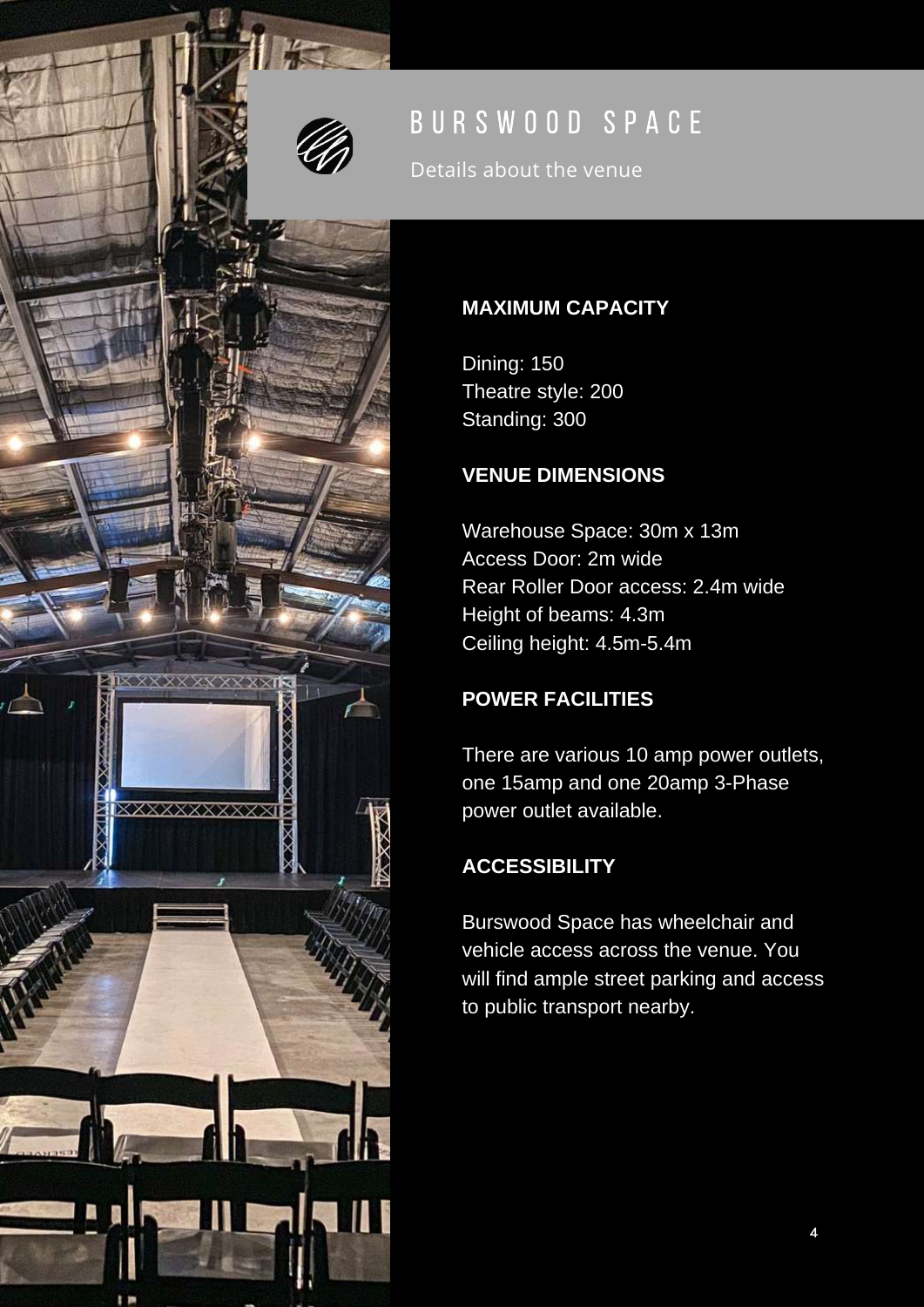

Price guide (As a blank canvas)

Please speak to us. We are willing to work within your budget to make your event come true.

See our Hire Packages booklet for pricing.

#### **TERMS & CONDITIONS**

50% deposit required to secure booking. Remaining balance plus bond is due no later than 60 days before the event date.

Please see our terms and conditions on the venue booking form for more information about our fees and refunds.

COVID-19: Our policy protects you in case government restrictions force your event to be cancelled or postponed.